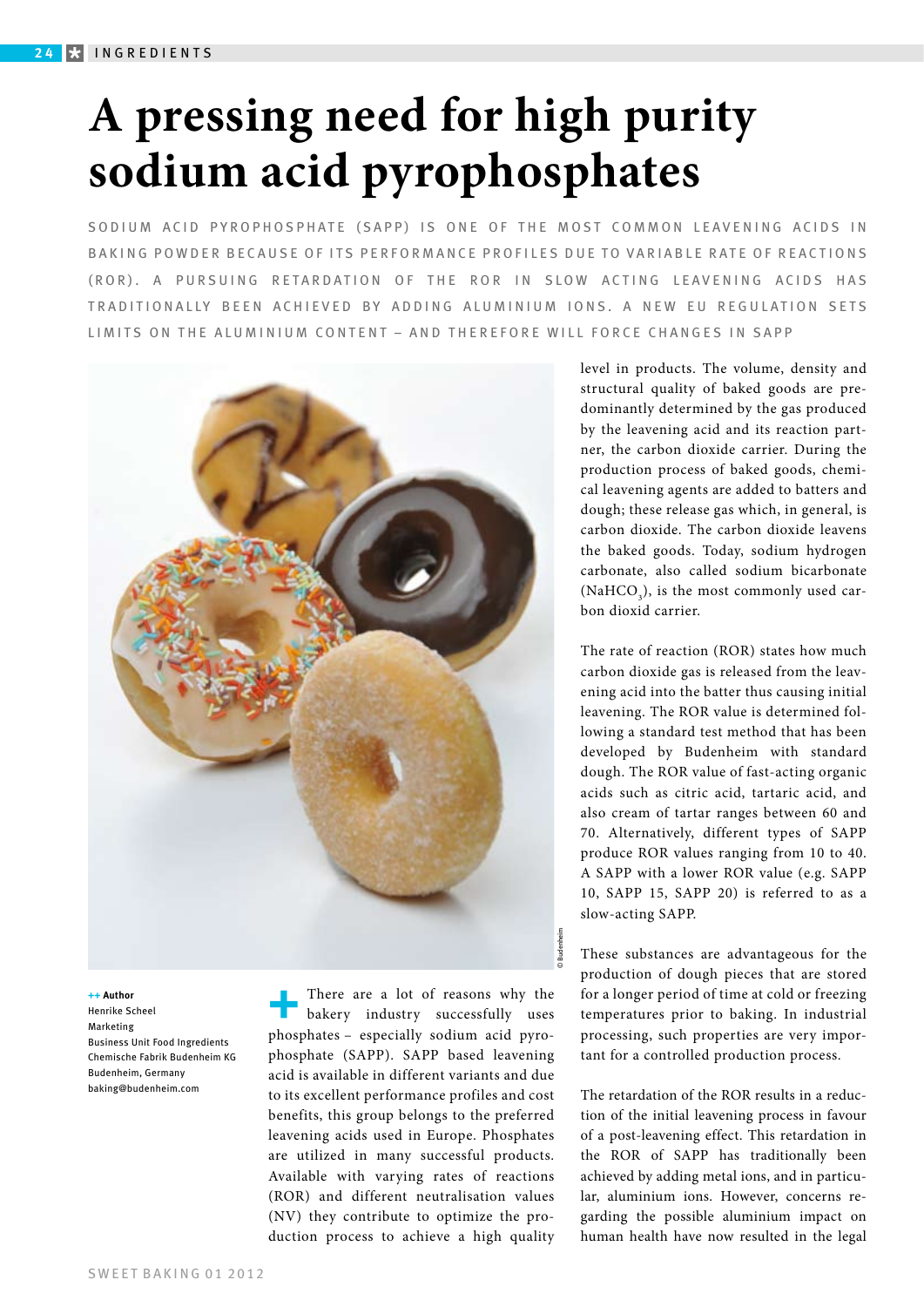

**++ figure 1+2** Baking results SAPP 15 compared to LEVALL® AR 15

limitation of the amount of aluminium consumed. So, in general, efforts have been made to reduce the amount of aluminium in food.

#### **Changing EU regulations for healthier baking**

Focusing on consumer health and safety, international and national legislation has widened over the last few years to cover more contaminant classes and food categories. In 2006, the Provisional Tolerable Weekly Intake (PTWI) of aluminium was reduced from 7 mg/kg to 1 mg/kg bodyweight by the Joint Food and Agriculture Organization/ WHO Expert Committee on Food Additives (JECFA). Two years later, the European Food Safety Authority (EFSA) followed this and also lowered the PTWI.

The new EU regulation 231/2012 has reviewed the purity specifications and has set certain limits for aluminium and other contaminants in specific phosphates. This regulation was officially published in March 2012 and will become effective December 2012. Following the new regulation, purity criteria for SAPP (E 450i) in food will change as follows:

- **+** Aluminium: max. 200 ppm
- **+** Arsenic: reduced from 3 ppm to 1 ppm
- **+** Lead: reduced from 4 ppm to 1 ppm

Transitional measures provide that "foodstuffs containing food additives that have been lawfully placed on the market before 1st December 2012, but do not comply with this regulation, may continue to be marketed until stocks are exhausted."

For the baking industry, it is high time to look immediately after healthy SAPP alternatives. Solutions for easy 1:1 replacement of standard SAPP in existing, successful recipes are needed. Bakers need a new, pure SAPP generation to be in compliance with the new regulation.

As one of the biggest producers and suppliers of different specialty products for the baking industry, the target of the Chemische Fabrik Budenheim KG, Germany, is to provide the European baking industry with phosphate leavening acids – especially SAPP – with outstanding purity. By observing and following changing regional regulations, Budenheim worked on the stabilization of ROR while reducing contaminants with the target of developing a product range that can easily replace widely used retarded acting SAPP that have too high aluminium levels. The company developed a completely modified disodium dihydrogen diphosphate (SAPP) range that includes specified retarded rates of reaction (ROR 10 and ROR 15, ROR 20) and very low amounts of contaminants. These products comply with the latest EU legislation.

The new product line of modified SAPP displays dough reaction rates (ROR) of 13 %  $CO_2$ , 14–17 %  $CO_2$  and 18–22 %  $CO_2$